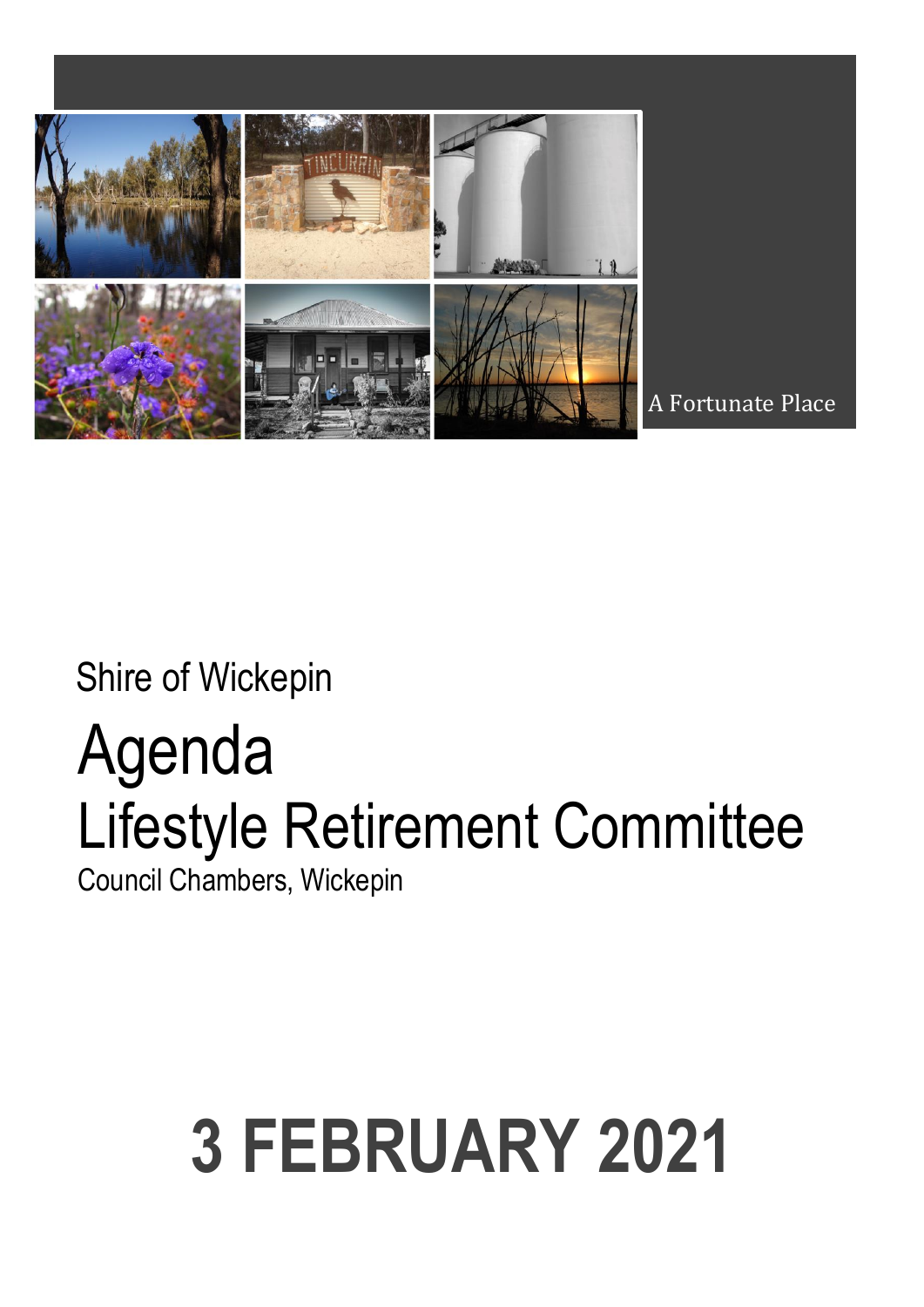

## **Notice of a Lifestyle Retirement Committee Meeting**

Please note that the next Lifestyle Retirement Committee Meeting of the Shire of Wickepin will be held on Wednesday 3 February 2021 at Council Chambers, Wickepin, commencing at 9.30am.

Certification: I have perused this agenda and am aware of all recommendations made to council and support each as presented.

 $\bigcup$ 

Mark Hook Chief Executive Officer

28 January 2021

#### **Disclaimer**

No responsibility whatsoever is implied or accepted by the Shire of Wickepin for any act, omission or statement or intimation occurring during council/committee meetings or during formal/informal conversations with staff. The Shire of Wickepin disclaims any liability for any loss whatsoever and howsoever caused arising out of reliance by any person or legal entity on any such act, omission or statement or intimation occurring during council/committee meetings or discussions. Any person or legal entity that acts or fails to act in reliance upon any statement does so at that person's or legal entity's own risk.

In particular and without derogating in any way from the broad disclaimer above, in discussion regarding any planning application or application for a licence, any statement or limitation of approval made by a member or officer of the Shire of Wickepin during the course of any meeting is not intended to be and is not to be taken as notice of approval from the Shire of Wickepin. The Shire of Wickepin warns that anyone who has an application lodged with the Shire of Wickepin must obtain and only should rely on **written confirmation** of the outcome of the application, and any conditions attaching to the decision made by the Shire of Wickepin in respect of the application.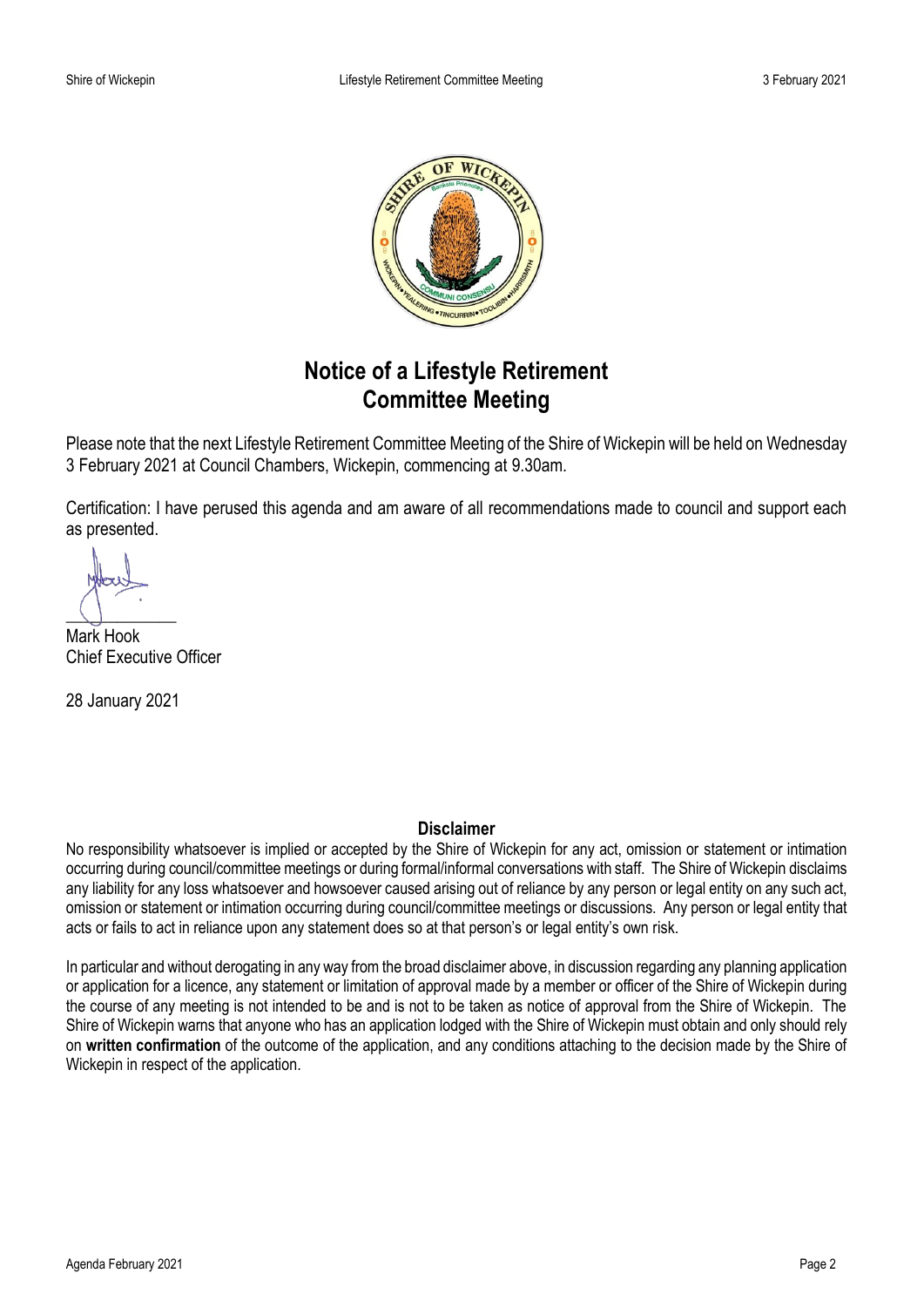

**Terms of Reference**

#### **1. Name**

Lifestyle Retirement Committee

#### **2. Members**

Syd Martin Cr Fran Allan Cr Allan Lansdell Murray Lang Coleen Thompson Colin Hemley Audrey Bird Kevin Coxon Leanne Smith Steve Rose Rex Bergin

#### **3. Objectives**

This Committee deals with issues relating to lifestyle retirement in the Shire of Wickepin and makes recommendations to the Ordinary Council meeting.

The Lifestyle Retirement Committee has no delegated authority.

The main functions of the Committee are to:

- 1. Receive reports from the Chief Executive Officer and appropriately delegated officers.
- 2. Consider the material in the reports from the Chief Executive Officer and appropriately delegated officers.
- 3. Formulate recommendations to the Ordinary Council Meeting.
- 4. To represent to the Council the views of the community regarding Aged Persons Housing.
- 5. To represent the Councils position in regards Aged Housing to regulatory bodies and interest groups/committees.
- 6. To assist the Wickepin Council in developing an Aged Housing Strategy.

#### **4. Scope/Jurisdiction**

The Committee is appointed and empowered in accordance with the provisions of the Local Government Act 1995.

Resolutions/recommendations of the committee must first be considered and endorsed by Council prior to any action by a Committee Member or Chief Executive Officer.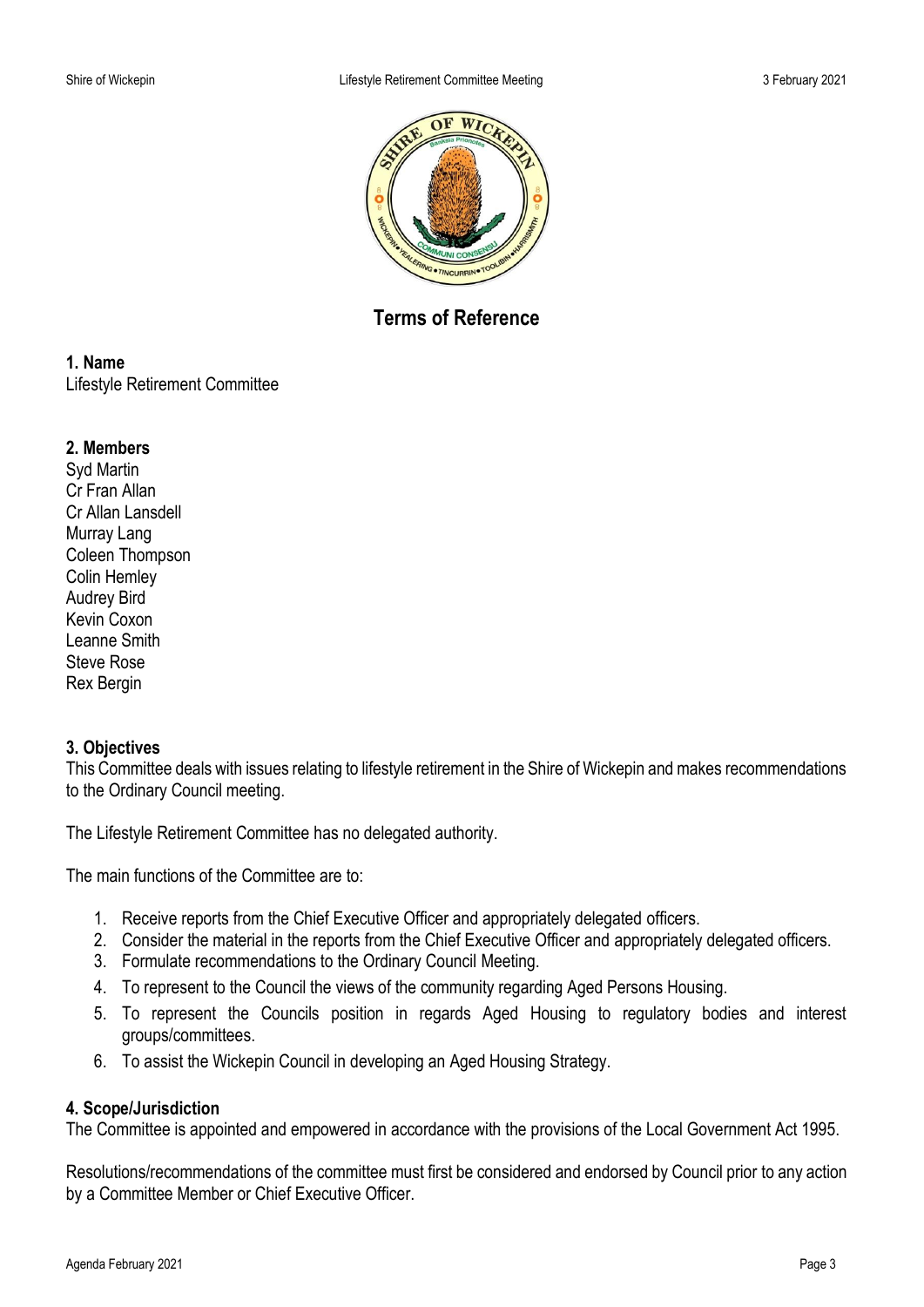#### **5. Appointment of Committee Members**

Council calls for written nominations for members of the Lifestyle Retirement Committee in October, to run in accordance with Council elections. Committee members are appointed by Council at the November Ordinary Council meeting.

#### **6. Appointment of Committee Chair**

A chairperson is appointed every second year at the first Lifestyle Retirement Committee Meeting after the Local Government elections by the committee members.

#### **7. Meeting Frequency**

The Lifestyle Retirement Committee meets four times a year on the second Wednesday of that month at 9:30am.

Meeting dates for 2021 are as follows:

| Day       | <b>Date</b>      | Time   |
|-----------|------------------|--------|
| Wednesday | February 3, 2021 | 9.30am |
| Wednesday | May 5, 2021      | 9.30am |
| Wednesday | August 4, 2021   | 9.30am |
| Wednesday | October 6, 2021  | 9.30am |

**8. Related Policies/Bylaws:** Nil.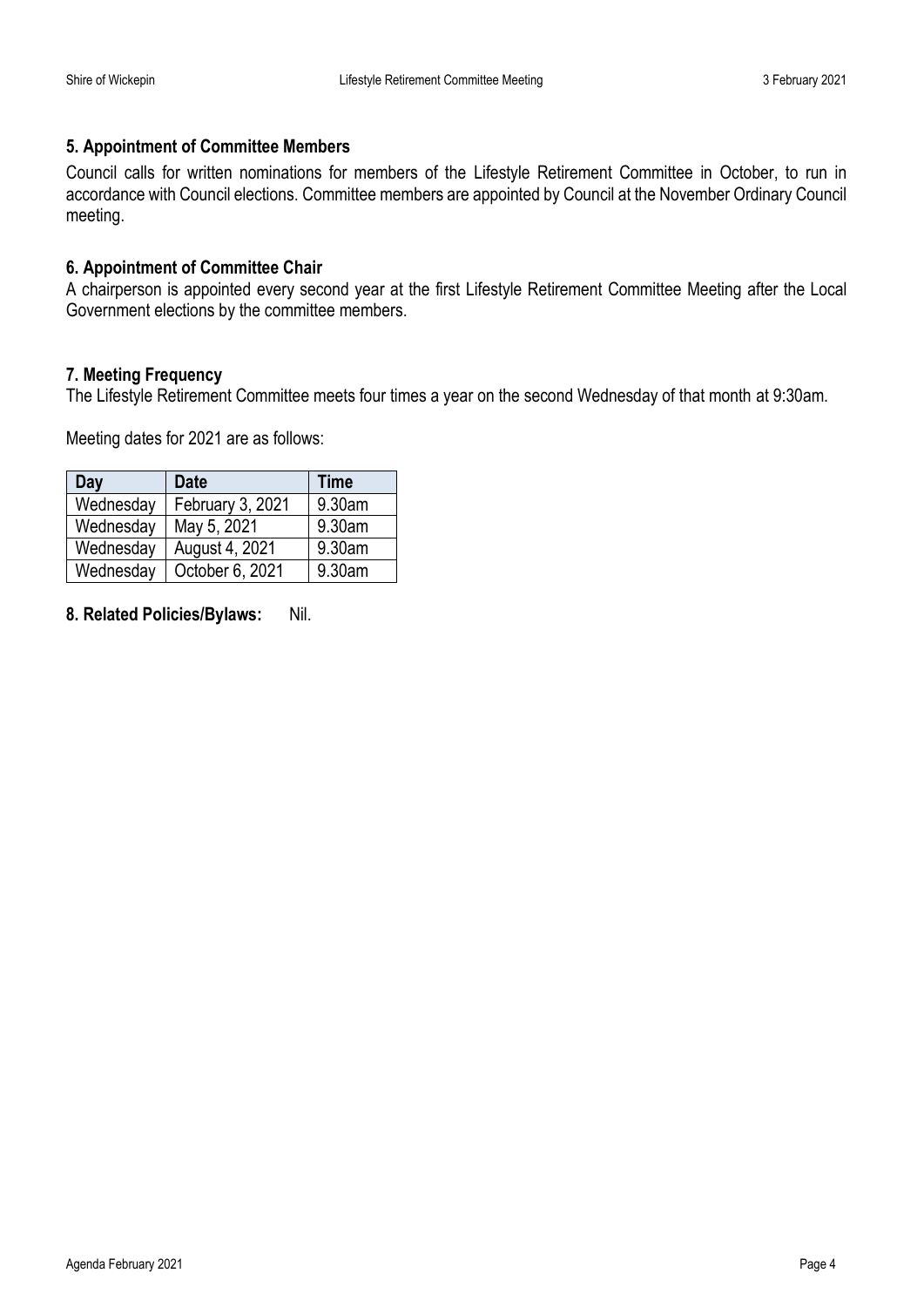#### **SHIRE OF WICKEPIN**

#### **QUESTIONS FROM THE PUBLIC**

 **Any member of the public wishing to participate in Public Question Time during Council or Committee meetings is welcome to do so; however, Council requires your name, address and written questions to be provided to the meeting secretary.**

**NAME:**

**SIGNATURE:** 

**ADDRESS:** 

**TELPHONE:**

**MEETING/DATE:**

**NAME OF ORGANISATION REPRESENTING (if applicable):** 

| <b>QUESTION:</b> |
|------------------|
|                  |
|                  |
|                  |
|                  |
|                  |
|                  |
|                  |
|                  |
|                  |
|                  |
|                  |
|                  |
|                  |
|                  |
|                  |
|                  |
|                  |
|                  |
|                  |
|                  |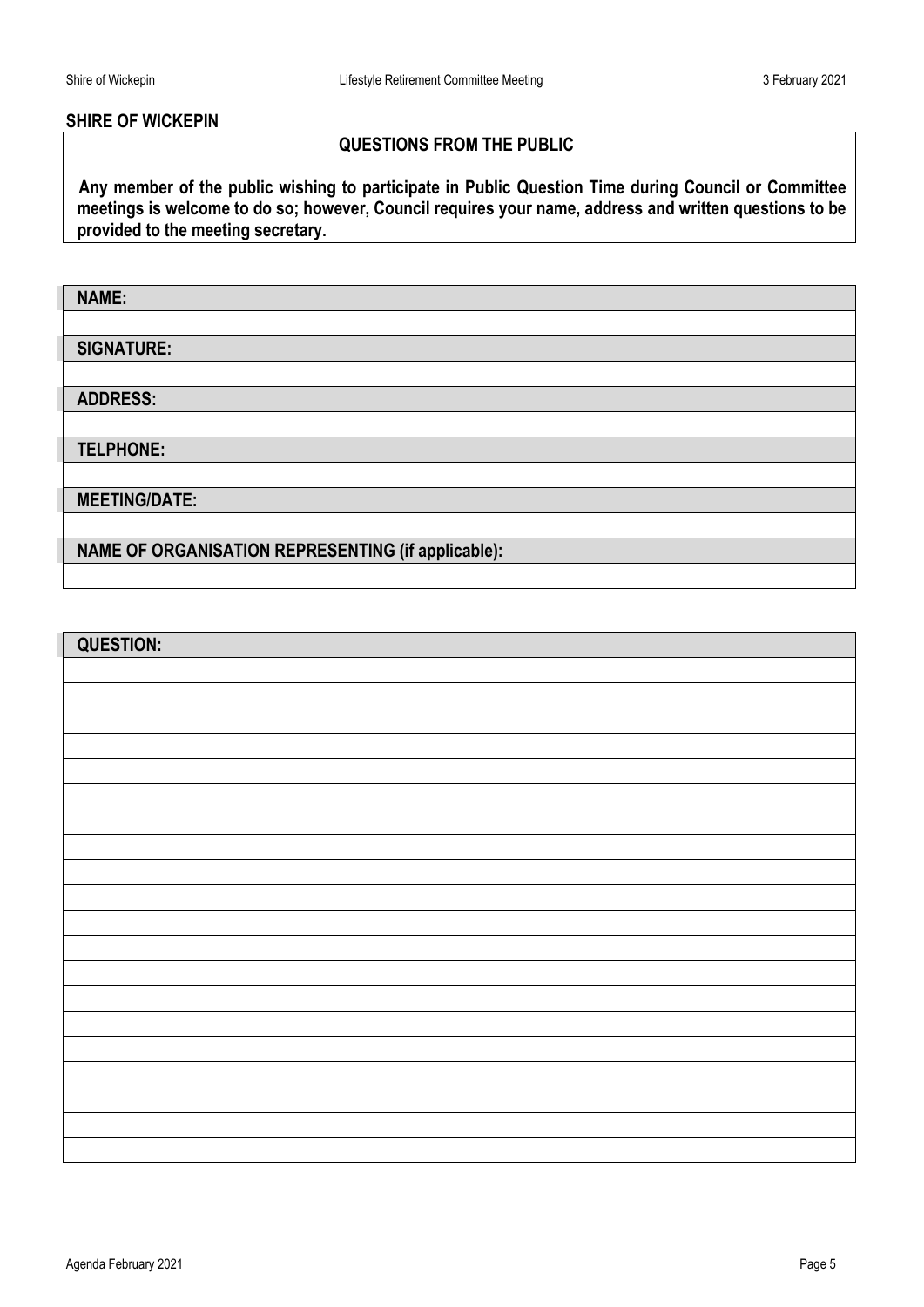#### **SHIRE OF WICKEPIN QUESTIONS FROM THE PUBLIC**

The Shire of Wickepin welcomes community participation during public question time. The following is a summary of procedure and a guide to completion of the required form.

- a. The person asking the question is to give their name and address prior to asking the question.
- b. Questions are to be directed through the chair, with the Presiding Member having the discretion of accepting or rejecting a question and the right to nominate a Councillor or Officer to answer.
- c. In order to provide an opportunity for the greatest portion of the gallery to take advantage of question time, questions are to be as succinct as possible. Any preamble to questions should therefore be minimal and no debating of the issue between the Gallery, Councillors or Officers is permissible.
- d. Where the Presiding Member rules that a member of the public is making a statement during public question time, then no answer is required to be given or recorded in response.
- e. Questions which are considered inappropriate; offensive or otherwise not in good faith; duplicates or variations of earlier questions; relating to the personal affairs or actions of Council members or employees; will be refused by the Presiding Member as 'out of order' and will not be recorded in the minutes.
- f. Where a member of the public submitting a question is not physically present at the meeting, those questions will be treated as an item of correspondence and will be answered in the normal course of business (and not be recorded in the minutes).
- g. Questions from members of the public that do not comply with the Rules of Question Time or do not abide by a ruling from the Presiding Member, or where the member of the public behaves in a manner in which they are disrespectful of the Presiding Member or Council, or refuse to abide by any reasonable direction from the Presiding Member, will be ruled 'out of order' and the question will not be recorded in the minutes.
- h. Answers to questions provided in good faith, however, unless reasonable prior written notice of the question is given, answers should not be relied upon as being totally comprehensive.
- i. Where a question (compliant to these rules) is raised and is unable to be answered at the meeting, the question shall be 'taken on notice' with an answer being given at the next appropriate Council Meeting.
- j. Public Question Time is set for a maximum period of 15 minutes, and will terminate earlier should no questions be forthcoming.
- k. To enable all members of the public a fair and equitable opportunity to participate in Public Question Time, each person shall be provided a maximum two minutes time limit in the first instance, in which to ask a maximum of two questions (whether these are submitted 'in writing' or 'from the floor'). A question may include a request for the tabling of documents where these are relevant to an issue before Council.
- l. Questions to be asked at the meeting will be registered, and the priority for asking questions shall be firstly 'questions on which written notice has been given prior to the meeting' (that is, prior to 12 noon on the day immediately preceding the meeting) and secondly, 'questions from the floor'.
- m. Should there be time remaining on the initial period for Public Question Time (i.e. 15 minutes) after all members of the public have posed their initial allotment of two questions, the Presiding Member will then allow members of the public to sequentially (in accordance with the register) ask a further two questions (with a two minute time limit) until the initial period for Public Question Time has expired.
- n. Any extension to the initial period for Public Question Time is to be limited to a period that will allow sufficient time for any remaining members of the public to ask their initial allotment of two questions.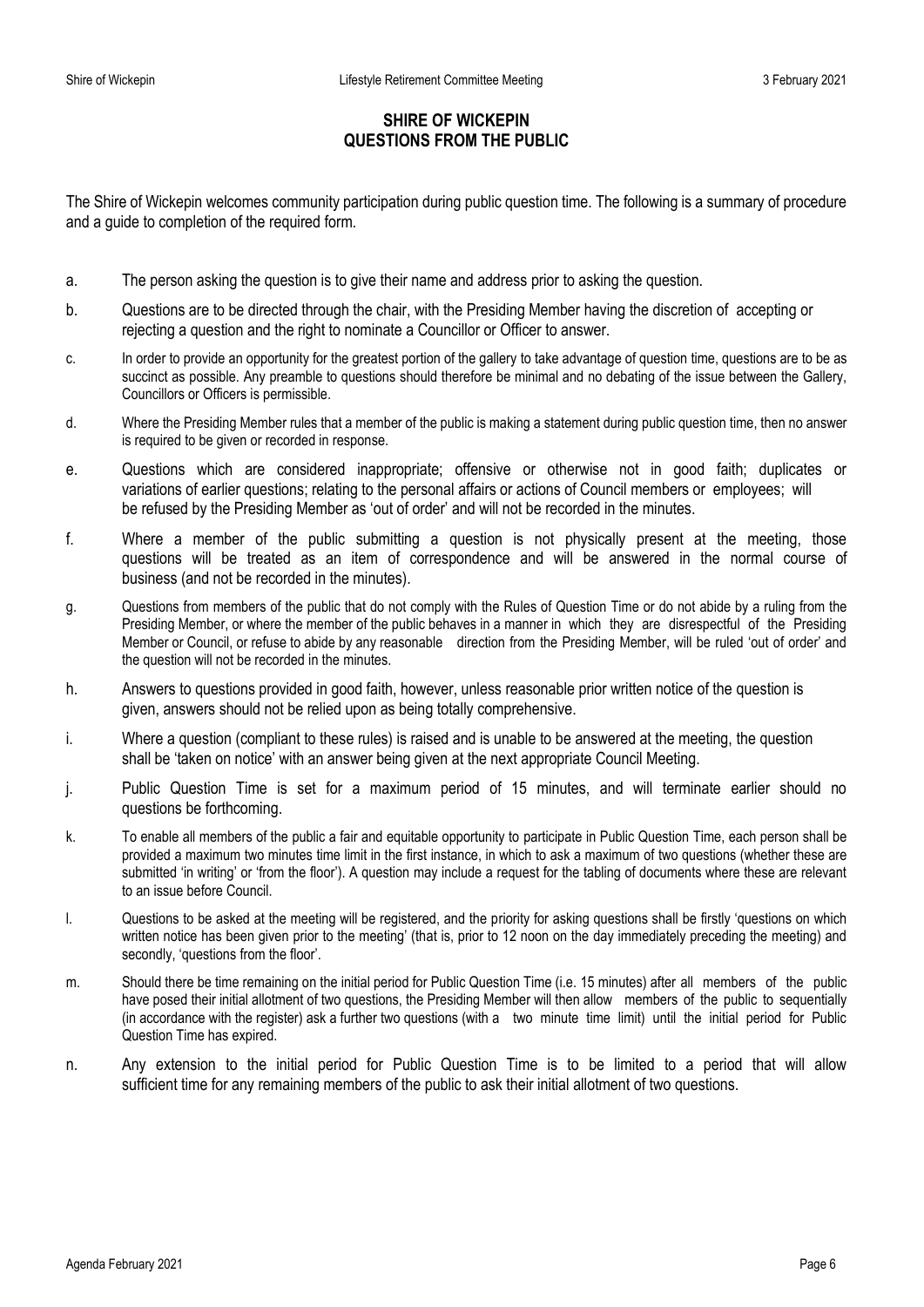## **Table of Contents**

|                 | 1. ATTENDANCE, APOLOGIES AND LEAVE OF ABSENCE (PREVIOUSLY APPROVED)  8 |  |
|-----------------|------------------------------------------------------------------------|--|
|                 |                                                                        |  |
|                 |                                                                        |  |
|                 |                                                                        |  |
| 5.              |                                                                        |  |
|                 |                                                                        |  |
|                 |                                                                        |  |
|                 |                                                                        |  |
| 9.              |                                                                        |  |
| 10 <sub>1</sub> |                                                                        |  |
|                 |                                                                        |  |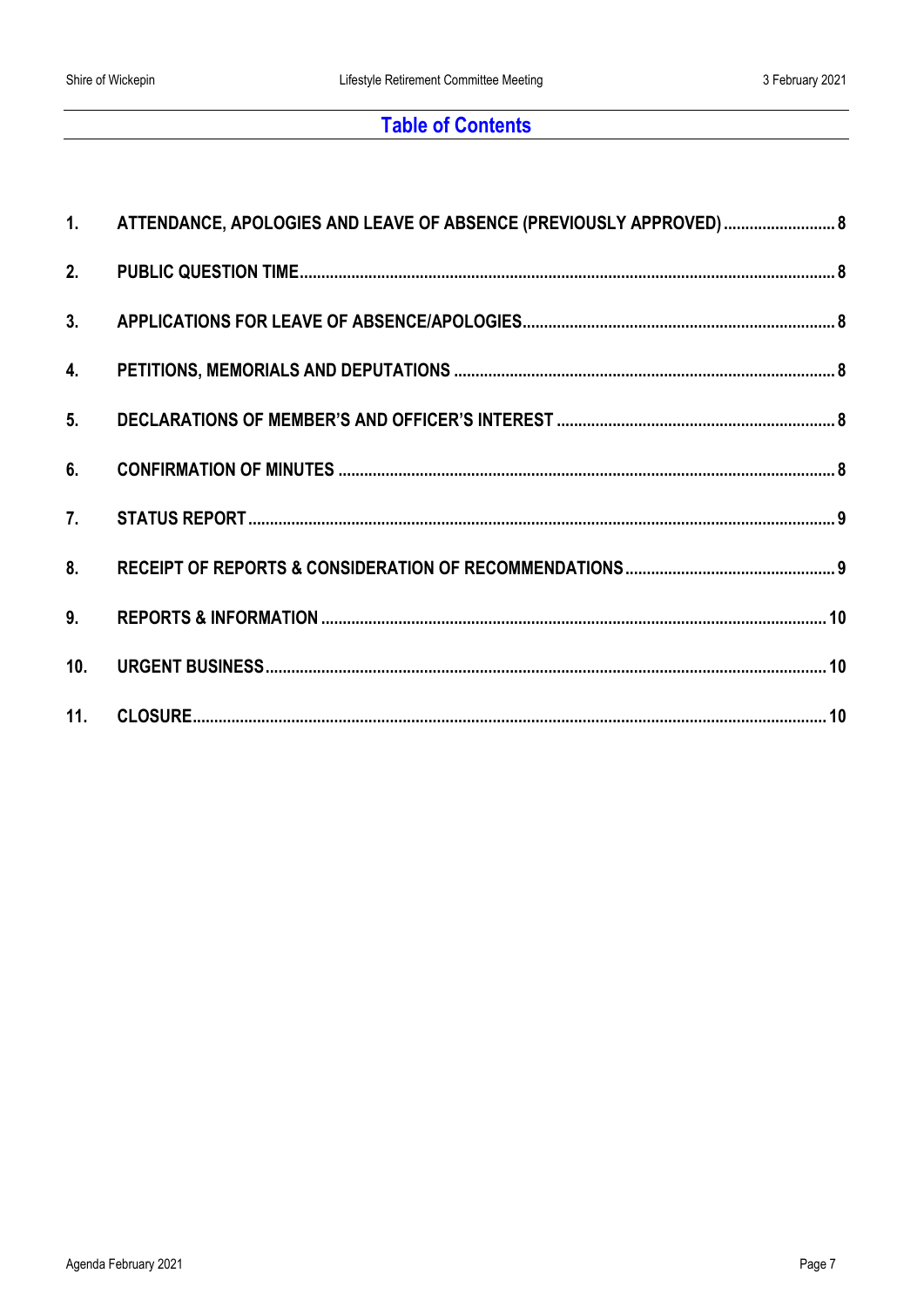**Agenda of Lifestyle Retirement Committee Meeting held in Council Chambers, Wickepin Wednesday 3 February 2021.**

The Chairperson declared the meeting open at am.

## <span id="page-7-0"></span>**1. Attendance, Apologies and Leave of Absence (Previously Approved)**

| Syd Martin          | Chairperson |
|---------------------|-------------|
| Cr Fran Allan       | Member      |
| Cr Allan Lansdell   | Member      |
| Murray Lang         | Member      |
| <b>Colin Hemley</b> | Member      |
| Leanne Smith        | Member      |
| Coleen Thompson     | Member      |
| Kevin Coxon         | Member      |
| <b>Audrey Bird</b>  | Member      |
| <b>Steve Rose</b>   | Member      |
| Rex Bergin          | Member      |
|                     |             |

| Mark Hook  | <b>Chief Executive Officer</b>   |
|------------|----------------------------------|
| Mel Martin | <b>Executive Support Officer</b> |

**Apologies**

**Leave of Absence (Previously Approved)**

- <span id="page-7-1"></span>**2. Public Question Time**
- <span id="page-7-2"></span>**3. Applications for Leave of Absence/Apologies**
- <span id="page-7-3"></span>**4. Petitions, Memorials and Deputations**
- <span id="page-7-4"></span>**5. Declarations of Member's and Officer's Interest**
- <span id="page-7-5"></span>**6. Confirmation of Minutes**

Lifestyle Retirement Committee Meeting – 7 October 2020.

#### **Moved / Seconded**

That the minutes of the Lifestyle Retirement Committee meeting held on 7 October 2020 be confirmed as a true and correct record.

**Carried**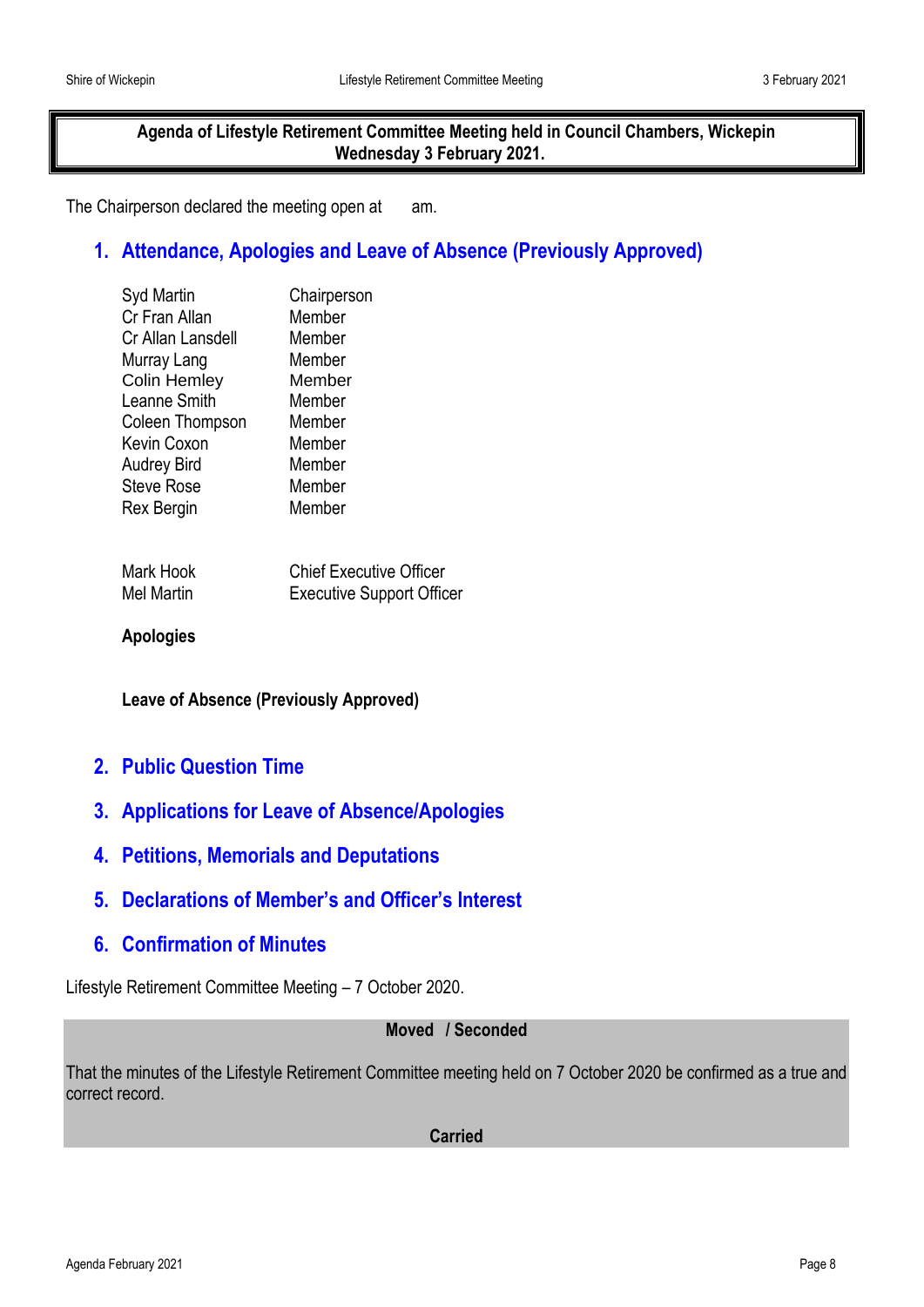## <span id="page-8-0"></span>**7. Status Report**

Where a resolution is formal, procedural or lost it has not been recorded (e.g. confirmation of minutes, meeting behind closed doors, lapsed, etc).

| <b>Subject/Action</b>                                                                                                                                             | <b>Date</b> | <b>Officer</b> | <b>Progress</b>                | <b>Status</b> | <b>Comment</b>                                      |
|-------------------------------------------------------------------------------------------------------------------------------------------------------------------|-------------|----------------|--------------------------------|---------------|-----------------------------------------------------|
| That clause 3.1.1 of the Draft<br>Housing Management Manual be                                                                                                    | 07/10/2020  | CEO            | Housing<br>Draft<br>Management | ✓             | The Housing Management<br>Manual was adopted at the |
| amended to read that:                                                                                                                                             |             |                | Manual amended.                |               | November Council Meeting<br>2020.                   |
| Tenants may apply to keep a small,<br>quiet animal on the premises -<br>keeping of a pet is subject to prior<br>approval by Council and will incur a<br>pet bond. |             |                |                                |               |                                                     |

**If not noted, please insert numbers of items once attended to and return sheet to CEO.**

○ = in progress  $\checkmark$  = completed  $\checkmark$  = superseded

## <span id="page-8-1"></span>**8. Receipt of Reports & Consideration of Recommendations**